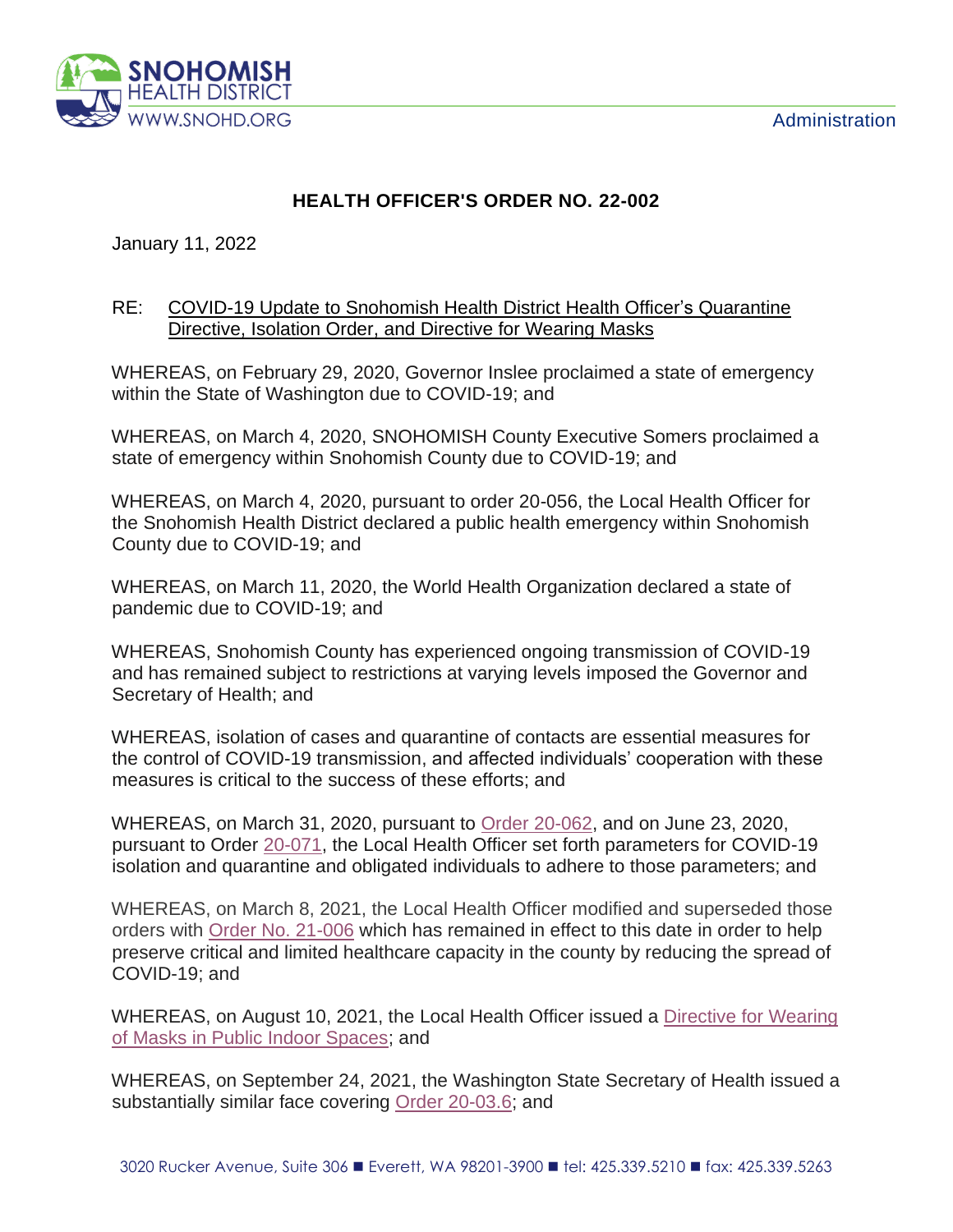Snohomish Health District Order of the Health Officer #22-022: Isolation & Quarantine. Masks – COVID-19 Supersedes 21-006 January 11, 2022

WHEREAS, on December 27, 2021, the federal Centers for Disease Control & Prevention issued [updated recommendations for COVID-19 isolation and quarantine;](https://www.cdc.gov/coronavirus/2019-ncov/your-health/quarantine-isolation.html#isolation) and

WHEREAS, on about January 6, 2022, the Washington State Department of Health [adopted those recommendation for the general public](https://www.doh.wa.gov/Emergencies/COVID19/CaseInvestigationsandContactTracing/IsolationandQuarantineforCOVID19) and has promoted them for implementation by the public but not for congregate settings such as jails, corrections, shelters, and crowded workspaces where social distancing cannot be maintained consistently; and

WHEREAS, the scientific basis for the public health response to COVID-19 is constantly evolving, variants of SARS-CoV-2 with different transmission and virulence characteristics are likely to continue to emerge, medical countermeasures to transmission and disease (e.g., vaccination, treatments) have progressed and are likely to continue to do so, and all of these factors contribute to a continuous, complex and often rapidly changing state of disease control guidelines, recommendations, and requirements at the local, state and federal level; and

WHEREAS, local conditions can vary from county to county which may warrant a local health officer adopting more stringent restrictions as necessary to control this highly transmissible disease more effectively in his or her jurisdiction; and

WHEREAS, harmonization of public health directives at the county, regional, and state level is generally more feasible to implement and effective in the context of an ongoing pandemic; and

WHEREAS, state law RCW 70.05.070(1)-(3) requires and empowers the Local Health Officer to enforce the public health statutes of the state, rules of the State Board of Health, and rules of the Secretary of Health, and to take such action as is necessary to maintain health and to control and prevent the spread of any contagious or infectious diseases within the jurisdiction; and

WHEREAS, state regulation WAC 246-100-036 requires the Local Health Officer, when necessary, to institute disease control measures, including assessment, quarantine, and isolation as he or she deems necessary based on his or her professional judgment, current standards of practice, and the best available medical and scientific information; and

WHEREAS, state regulation WAC 246-101-425 directs members of the general public to cooperate with public health authorities in the investigation of cases, suspected cases, outbreaks, and suspected outbreaks of notifiable conditions or other communicable diseases and to cooperate with the implementation of infection control measures, including isolation and quarantine; and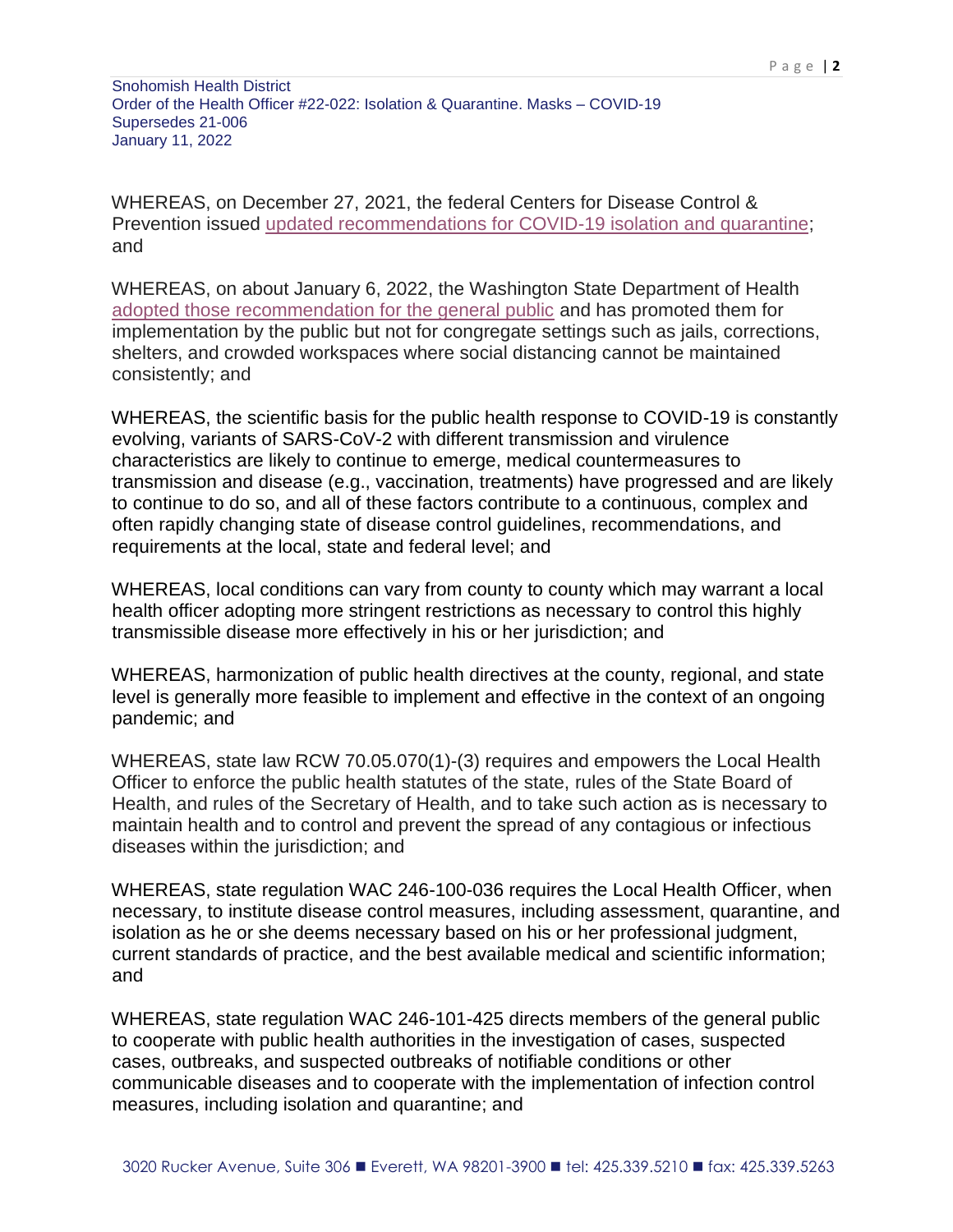Snohomish Health District Order of the Health Officer #22-022: Isolation & Quarantine. Masks – COVID-19 Supersedes 21-006 January 11, 2022

WHEREAS, a large surge in the number of persons with serious infections can compromise the ability of the regional healthcare system to deliver necessary healthcare to the public and otherwise threatens the integrity of critical infrastructure and societal function;

NOW, THEREFORE, based upon the preceding recitals which are hereby incorporated herein as findings, it is hereby determined that:

- Health Officer's Order 21-006 is rescinded for the reason that it is replaced by this Order.
- The August 10, 2021, Health Officer Directive for Wearing of Public Masks in Public Indoor Spaces is defunct and hereby rescinded for the reason that it is replaced by this Order.
- Orders related to COVID-19 prevention and control may be reinstituted by the Local Health Officer when locally tailored measures more restrictive than the Governor, Secretary of Health, State Board of Health, and or Washington State Department of Health are deemed necessary in the Local Health Officer's judgment.

FURTHER, it is reasonable and necessary in order to maintain health and to control and prevent the spread of COVID-19 throughout Snohomish County, and accordingly, the Local Health Officer for the Snohomish Health District hereby orders as follows:

- Current and subsequent editions of COVID-19 [isolation and quarantine guidance](https://www.doh.wa.gov/Emergencies/COVID19/CaseInvestigationsandContactTracing/IsolationandQuarantineforCOVID19) issued by the Washington State Department of Health shall be required of and adhered to by all people within Snohomish County; and
- The Secretary of Health's Face Covering [Order 20-03.6](https://www.doh.wa.gov/Portals/1/Documents/1600/coronavirus/Secretary_of_Health_Order_20-03_Statewide_Face_Coverings.pdf) as it now reads or is hereinafter amended shall be required of and adhered to by all people in Snohomish County; and
- All other COVID-19 requirements of the Governor, Secretary of Health, Washington State Board of Health, or Washington State Department of Health as they now read or are hereinafter amended shall be adhered to by all people in Snohomish County.

I strongly urge all people in Snohomish County to voluntarily comply with this Order without delay.

- Any person who fails or refuses to obey any lawful order issued by any local health officer may be referred to the prosecuting attorney for possible misdemeanor charges punishable as provided under RCW [70.05.120](http://app.leg.wa.gov/RCW/default.aspx?cite=70.05.120) and WAC 246-100-070.
- Individuals who disregard this order or who otherwise fail to comply also may be subject to involuntary detention pursuant to public health authority under RCW 70.05.070 (2)-(3) and WAC 246-100-036(3).